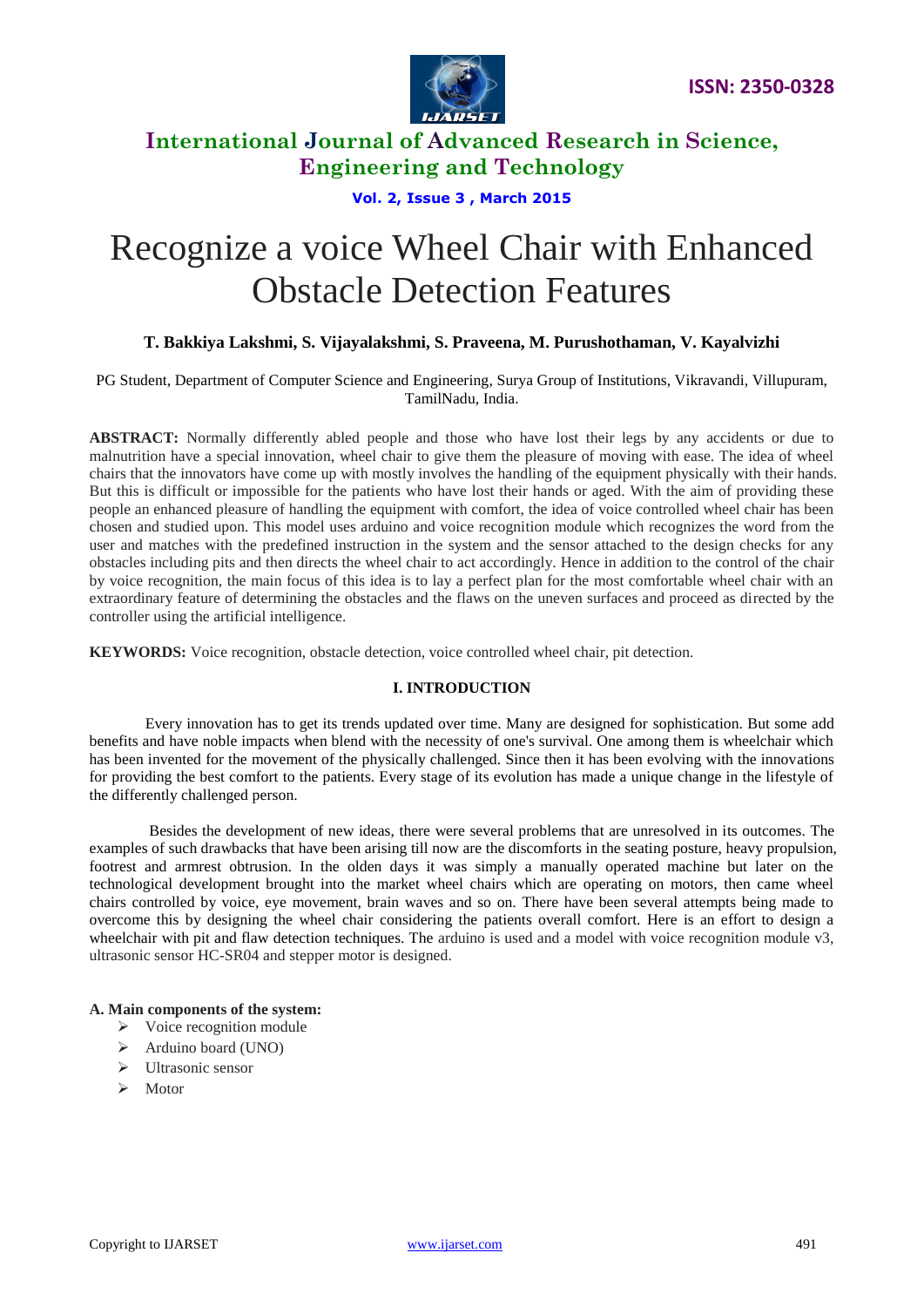

### **Vol. 2, Issue 3 , March 2015**

### **II. PROPOSED MODEL**





### **B.ARDUINO BOARD**

It is a single board microcontroller that opens up a new pathway for building up the circuits much easier. It has 14 digital input/output pins(of which 6 can be used as a PWM outputs) and 6 analog input pins. It is used to perform a wide variety of operations by using the software kit provided with it. It is in a way superior to computers as it can sense and control more of the physical world than computers. With the help of these boards, circuits of any kind can be designed and the output can be processed in any desirable form by simple means. It has the flash memory of 32 KB.

Since it's usage will reduce the complexity of the circuit here it is used to convert the ultrasonic sensor signal into vibrator signal. The main feature of the arduino board is that programming is much easier when compared to the other devices. Nowadays due to the technological improvement in arduino the size and complexity of the circuit is reduced.

### **C. VOICE RECOGNITION MODULE**:

The voice recognition module is used for getting the input voice commands. The module used here is arduino compatible.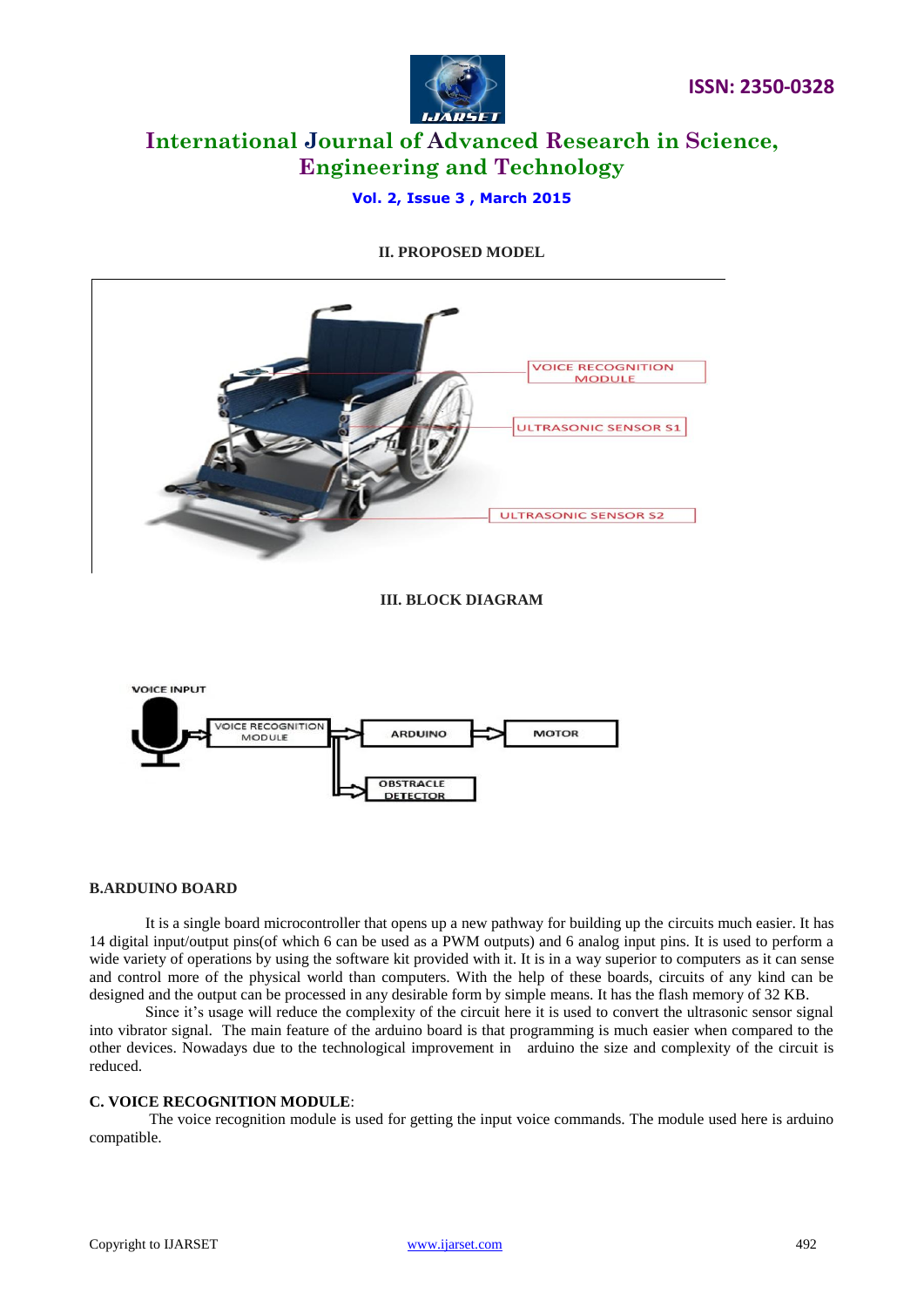

**Vol. 2, Issue 3 , March 2015**



### **D. ELECHOUSE Voice Recognition Module**

This device has an inbuilt microphone which is used for detecting and receiving the voice commands. This is a speaker dependent voice recognition module. It has the capability of storing a maximum of 80 commands and has the ability to work for 7 commands at a time. Before connecting it to the arduino it must be trained to recognize and respond to the voice commands properly.

The voice command record contains all the 80 voice command with the index from 0 to 79. The recognizer is stores a maximum of 7 voice commands. This is the central part of the module. The recognizer index refers to the 7 different regions where these commands are saved with the index labelled 0 to 6, each corresponding to one region. Train is the procedure of recording the acting commands. Load copies the trained voice to the recognizer. Signature involves the text comment for the record. The commands are organized into groups with 7 commands each.

### **E. ULTRASONIC SENSOR:**

In the wheelchairs, ultrasonic sensor uses ultrasound for sensing the objects, pits and any obstacle. It does this with the phenomenon of transmission and reflection and calculates the distance by using the time taken between each transmission and reflection. To maintain a safer distance from the obstacle a set of sensors S1 are placed in front side of the wheelchair. Initially the sensor is triggered up by supplying a short 10 microsecond pulse to the trigger input and it will automatically make the module send out a 8 cycle burst of ultrasound at 40KHZ and raises its echo. If there is any obstacle in the path of the signal this will return as a Echo to the sensor receiver part.

### **Test distance= (high level time\*velocity of sound (340M/S)/2**

By receiving the echo signal from the obstacle the distance between the wheelchair and the obstacle can be calculated using the above formula. If the calculated distance is less than the presetted value then the indication will be sent to the patient through the vibrator. The detection of pit in the path can be achieved by calculating the distance between the pit and the sensor S2 that placed bottom of the wheelchair in 45 degree angle, this also indicated through the vibrator which is placed on the patient body. These days they have a sensor for temperature attached patient's head in order the balance the difference in velocity of air due to the variation in atmospheric temperature. Transmission of the ultrasonic waves depends on the frequency of vibration. For a higher frequency it travels shorter distance when compared to lower frequencies. Ultrasound is reflected by all the materials irrespective of the colour and transparency. These sensors withstand the dust and mist, and function perfectly as it can withstand the accumulation on its surface membrane to some extent.

The ultrasonic sensor used here is HC-SR04. This sensor is compact, arduino compatible, and has high accuracy. It is a four pin sensor containing Vcc, trigger, echo and ground. This transmitter and receiver are inbuilt in the sensor. If there is any obstacle in the path it will be immediately indicated to the user by the vibrator which is also connected to the arduino.

In case of the obstacle and flaw detection, the wave that is transmitted is reflected back from the obstacle and flaw, from which we can measure the distance between the obstacle and the sensor that is fixed to the wheel chair and move accordingly. This is achieved by placing six ultrasound sensors in the wheel chair spreading over a total angle of 180 deg.